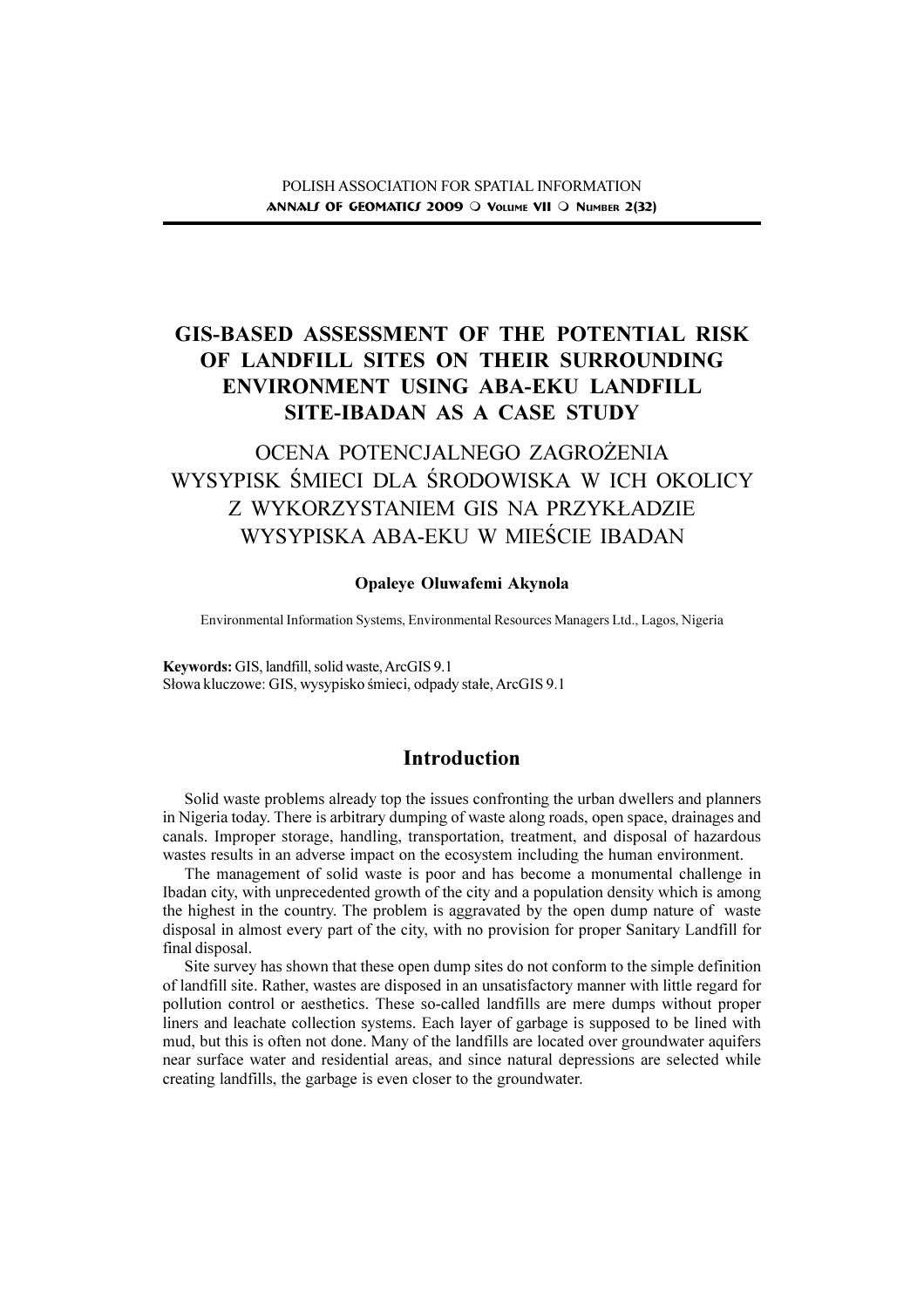Ibadan Metropolis has four functional dump sites. Most of these dumps are near small towns and communities; in most cases little or nothing is known about the health or environmental impacts of these dumps on their surrounding environment and people.

The purpose of this study is to assess the potential risk of waste dump sites on their surrounding environment, with Aba-Eku dumpsite, Ona-Ara L.G.A as the case study. This research study hopes to provide clearer picture about the health, environmental and economic impacts of these dumps and the role the board in charge of waste management should play in investigating and reducing risks at dump sites.

# Aim

The aim of this study is to use GIS to assess the potential risk of landfill sites on their surrounding environment using Aba-Eku landfill site as a case study.

# The existing situation of the study area

Ibadan Waste Management Board Authority operates four function landfill sites, some of which date back to the early 60s. The most widely used of these sites is the Aba-Eku dumpsite, which is located at the outskirts of the city of Ibadan, along the Akanran Road. The operators of this site (frequently Ibadan Waste Management Board Authority and private contractors) accept an uncontrolled mix of commercial, industrial, biomedical, household waste and construction debris and dump them on this site without sorting or treatment. This equates to open dumping of wastes of diverse composition ranging from household wastes which includeof disposable nappies soiled with faeces, domestic waste may also contain blood stained materials such as sanitary pads, tampons and discarded wound dressings; animal wastes; in-organic wastes; agricultural wastes; and semi-liquid material comprising sewage sludge, slaughter house waste etc.

Wastes are being dumped on this mass of land on a daily basis in a crude and unscientific manner. Earth moving tractors come to push waste further inwards; the site is occasionally fumigated and refuse are often burnt to reduce the volume. No provision is made for the recording and filling of volume and weight of wastes, types, density and composition of waste. The site also hosts scavengers picking useful junk and domestic animals were also found eating food remnants.

Ideally, a landfill site should be 3 kilometres away from a residential land-use and at least 1.5 km away from water bodies, but at this site houses have been built even up to site fence lines and almost all these buildings have their own well close by.

The Aba-Eku Landfill site covers a total area of 25 acres (about 10 hectares); it is defined by Longitude  $3^{0}59$  E and  $3^{0}91$  E and Latitude  $7^{0}19$  N and  $7^{0}22$  N. It falls in the periphery of Ibadan and along the Akanran road, Ona-Ara L.G.A. (Fig. 1).

## Data analysis and results

ArcGIS 9.1 installed on the department laboratory was used for geo-referencing the analogue map, data conversion, data manipulation and analysis.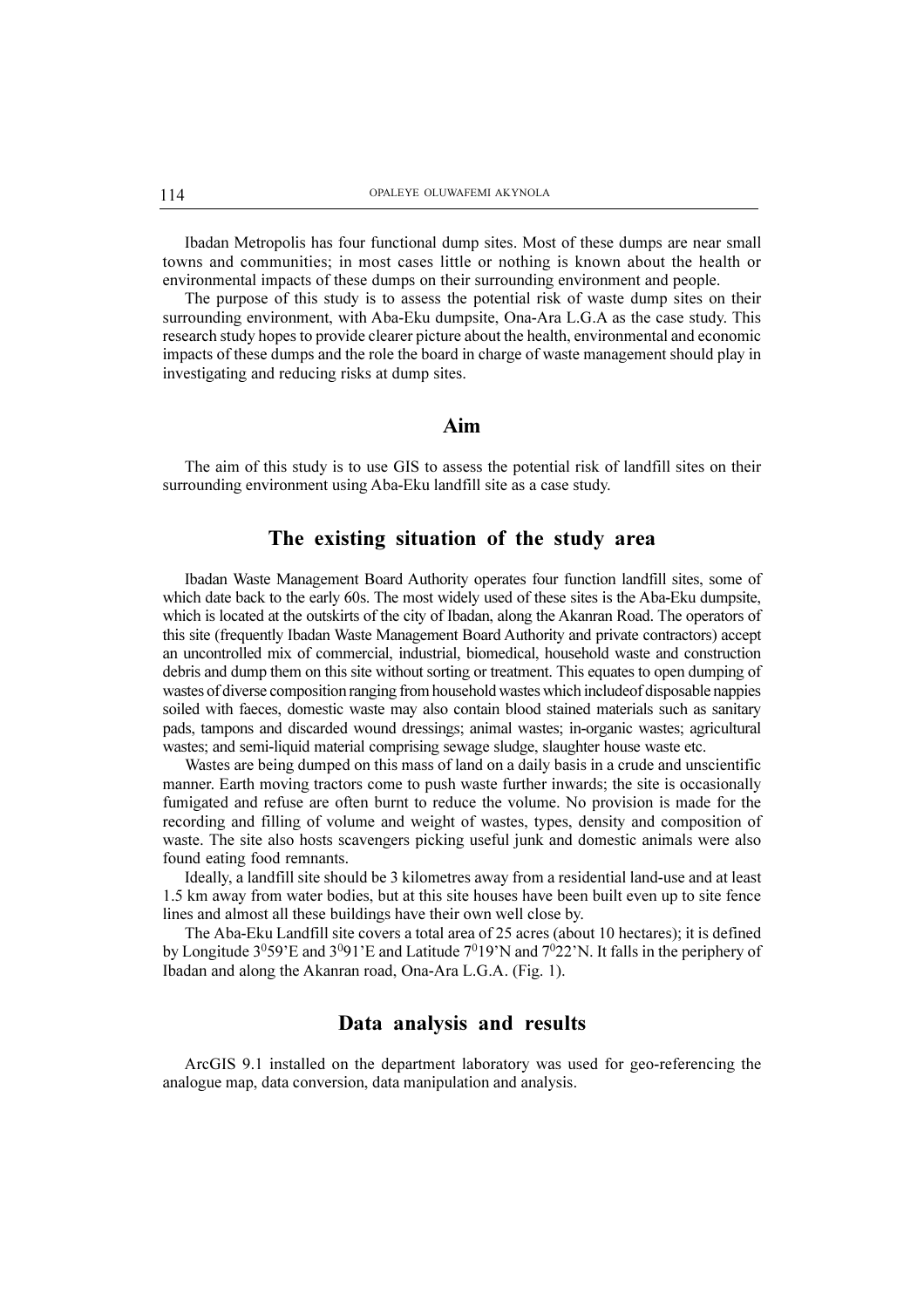The following data were used for the analysis in this study: drainage map comprising rivers and streams; land use map recording built-up areas, agricultural land use and institutional land use of the area.

Based on the literature and the United States Environmental Protection Agency (U.S. EPA) standard for site selection, criteria were specified to assume that the site would be outside the buffer zones of water bodies, built-up areas, institutional and agricultural land uses.

These were as follows (Source: Ahmad Al-Hanbali, Chiba University):

- $\circ$  at least 3 km away from built-up areas,
- $\circ$  at least 2 km away from water bodies,
- $\circ$  at least 1 km from agricultural land use,
- $\circ$  at least 1 km way from institutions,
- $\circ$  at least should not be more than 500 m away from major roads.

# Analysis

A buffer of 3km was created around the landfill site as shown in Figure 2 and it was overlaid on the built-up area layer, to check whether there are built-up settlements that fall within that buffer zone. The result showed that a total of fifteen settlements fell within this zone (see Fig. 2) and may be exposed to the hazardous elements.

For the water bodies, the site should be at least 1.5 km away from water bodies of both underground and surface water. A buffer of 1.5 km was created around the landfill site and overlay of the drainage map showed that two main rivers fell within the buffer zone. It was noticed during field work that almost all the buildings around the landfill site have their privately constructed well for drinking water. Since many wells fell within the 1.5 km buffer, both surface and underground water around the site are at high risk of being polluted.

Agricultural land use should be at least a kilometer away from the landfill site. A buffer of 1 km was created round the site and overlaid on the agricultural land use layer. The result showed that about 80% farmland fell within this buffer zone.

A buffer of 1km was created round the site and also overlaid on the institutional land use layer, so as to check whether there are schools that fall in the buffer zone. A total number of 6 schools (both primary and secondary) fell in the 1km buffer zone.

### Soil and water sampling results

Soil and water sampling gave a better understanding of the type of waste that had been disposed of and the level of contaminants in the samples (Table 1, Fig. 3). A total number of thirteen elements were tested for in the soil and water samples, and for pH and conductivity. All the elements tested for in the samples were detected; some were found to be at levels above the permitted standard. The results of the water analyses are shown in Table 2 and the soil results in Table 3.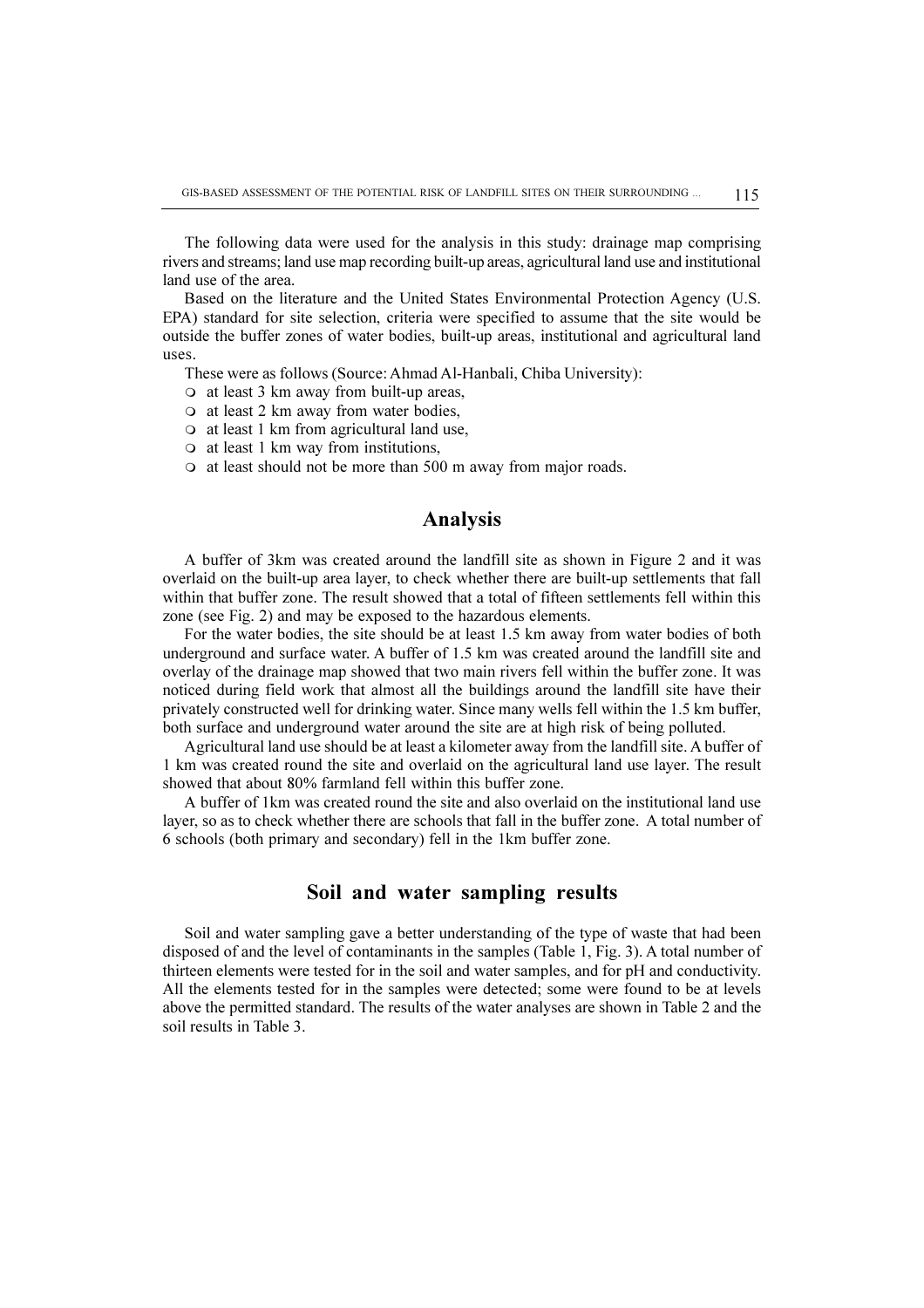| Code           | Longitude     | Latitude      | Description  |
|----------------|---------------|---------------|--------------|
| <b>S1</b>      | 4°0'7.902"    | 7°18'10.0902" | Soil Sample  |
| S2             | 3°59'30.6342" | 7°18'9.5004"  | Soil Sample  |
| S3             | 4°0'36.3702"  | 7°19'4.4688"  | Soil Sample  |
| S4             | 4°1'33.4338"  | 7°18'7.4046"  | Soil Sample  |
| W1             | 4°0'40.4346"  | 7°18'5.9502"  | Water Sample |
| W <sub>2</sub> | 4°0'55.2276"  | 7°18'44.9922" | Water Sample |

#### Table 1. Proposed Sampling Locations

#### Table 3. Summary of Soil Analysis and Mean Standards

| Parameters | <b>Standards</b><br>(ppm) | Result  | Remarks    |
|------------|---------------------------|---------|------------|
| Calcium    | Not Available             | 42.390  |            |
| Magnesium  | Not Available             | 7.880   |            |
| Potassium  | Not Available             | 0.569   |            |
| Sodium     | Not Available             | 135.18  |            |
| Manganese  | Not Available             | 272.00  |            |
| Copper     | 10                        | 22.070  | <b>APL</b> |
| Iron       | 35                        | 221.7   | APL        |
| Lead       | 85                        | 0.110   | <b>BPL</b> |
| Nickel     | 35                        | 0.15    | <b>BPL</b> |
| Chromium   | 10                        | 0.12    | <b>BPL</b> |
| Cobalt     | 20                        | 0.07    | <b>BPL</b> |
| Cadmium    | 0.8                       | 0.03    | <b>BPL</b> |
| Zinc       | 140                       | 511.650 | APL        |

| Parameters    | <b>WHO</b><br><b>Standards</b><br>(ppm) | Result | Remarks    |
|---------------|-----------------------------------------|--------|------------|
| Calcium       | 75                                      | 35.630 | <b>BPL</b> |
| Magnesium     | 50                                      | 21.890 | <b>BPL</b> |
| Potassium     | 10                                      | 18.664 | <b>APL</b> |
| Sodium        | 150                                     | 11.390 | <b>BPL</b> |
| Manganese     | 0.5                                     | 5.66   | <b>APL</b> |
| Copper        | $\overline{2}$                          | 0.330  | <b>BPL</b> |
| Iron          | 0.2                                     | 1.76   | <b>APL</b> |
| Lead          | 0.01                                    | 0.04   | <b>APL</b> |
| <b>Nickel</b> | 0.02                                    | 0.07   | <b>APL</b> |
| Chromium      | 0.05                                    | 0.03   | <b>BPL</b> |
| Cobalt        | 0.02                                    | 0.01   | <b>BPL</b> |
| Cadmium       | 0.003                                   | 0.00   | <b>BPL</b> |
| Zinc          | 3                                       | 0.810  | <b>BPL</b> |
| Conductivity  | 250                                     | 950    | APL        |
| pH            | 6.5                                     | 6.5    | PL         |

Table 2. Summary of Water Analysis and Water Standards

Source: Field Survey, 2007<br>APL - Above Permitted Level, BPL - Below Permitted Level, PL - Permitted Level

911

Source: Field Survey, 2007

APL - Above Permitted Level, BPL - Below Permitted Level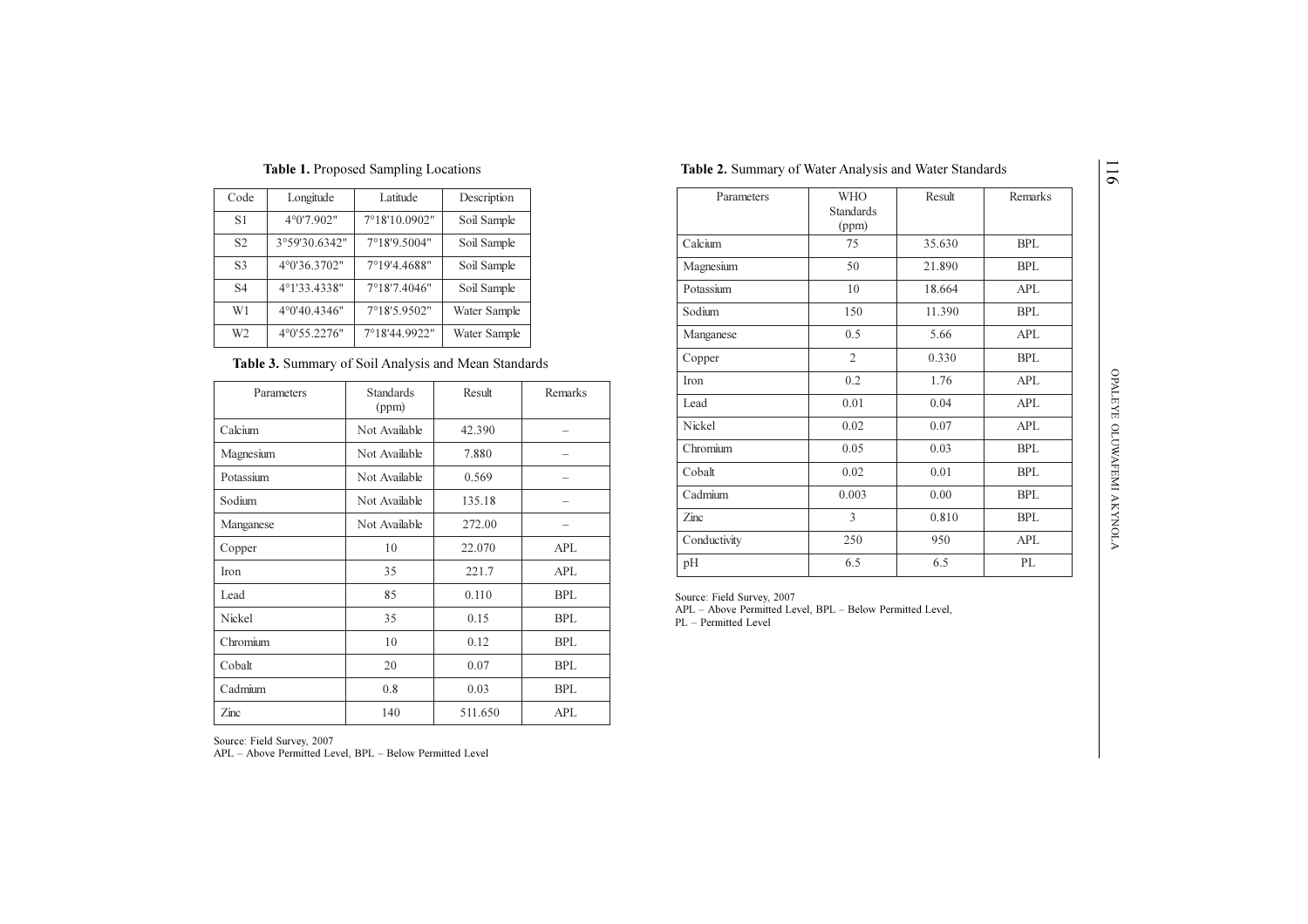# **Discussion**

Based on the laboratory tests carried out on the water and soil samples collected on and around the dump, the Aba-Eku landfill site was contaminated with hazardous elements, e.g. Lead, Nickel, Copper, Zinc, Manganese, Iron etc, and contains physical harmful materials (scrap metals, surface debris). High levels of Iron, Lead, Nickel, Manganese etc were found in the tested drinking water, which has great health implications as these elements cause diverse diseases and infections, including cancer, respiratory failure, pnuemoditis, conjunctivitis, chroiditis etc and can eventually lead to deformity, birth defects and death. This poses a great threat to the residents living near it and the total environment in general. Some of these surface contaminants have the potential to run off or erode into adjacent surface water. This dump poses a high risk to public health and the environment.

Moreover, nearby residents complain of foul odour which often comes from the dump site, and frequent fog, which is as a result of burning on the site and sudden darkness has occurred around the area in some few occasions.

The landfill poses a great risk to agricultural productivity in terms of quality and quantity of farm produce. Elements such as zinc, lead, copper, cobalt, chromium etc. reduce soil nutrients; have negative influence on activity of micro-organisms which causes reduced productivity; and pose a great risk to man's health if this farm produce is consumed. These pollutants can lead to different kinds of diseases like cancer, anemia, damage to immune system, asthma, pneumonitis etc

In conclusion, this site has been regarded as a mere dump site, as regulation states that landfill that pollute surface waters or contaminate underground water should be considered "open dump". This site not only poses a high risk to the health of the residents around it, it also a threat to the life of the animals that feeds around it, and school children in schools 1 km away from the site and the environment generally.

### Summary

From the analyses carried out, it was shown that fifteen communities, namely Aba-Eku, Akilapa, Jagun, Amuloko, Elesin, Odi-Odelyole, Badeku, Ogbere-Tioya, Asolo, Aba-emu, Moga, Akinfenwa, Ajia, Aba-Epo and Odi-Aperin with total population of about hundred thousand (100,000) people will be endangered by the negative impact of this site, two major rivers which falls within 1km buffer created around the site also stand the threat of being polluted by running water from the site.

# Conclusion

From the study carried out, it was observed that the landfill site of the study area did not meet up with the standards set for such operations as the site is in close proximity to small towns and different land-uses such as educational and agricultural uses. The site poses a threat to these settlements, both surface and underground water and the environment as hazardous heavy metals were found in the samples.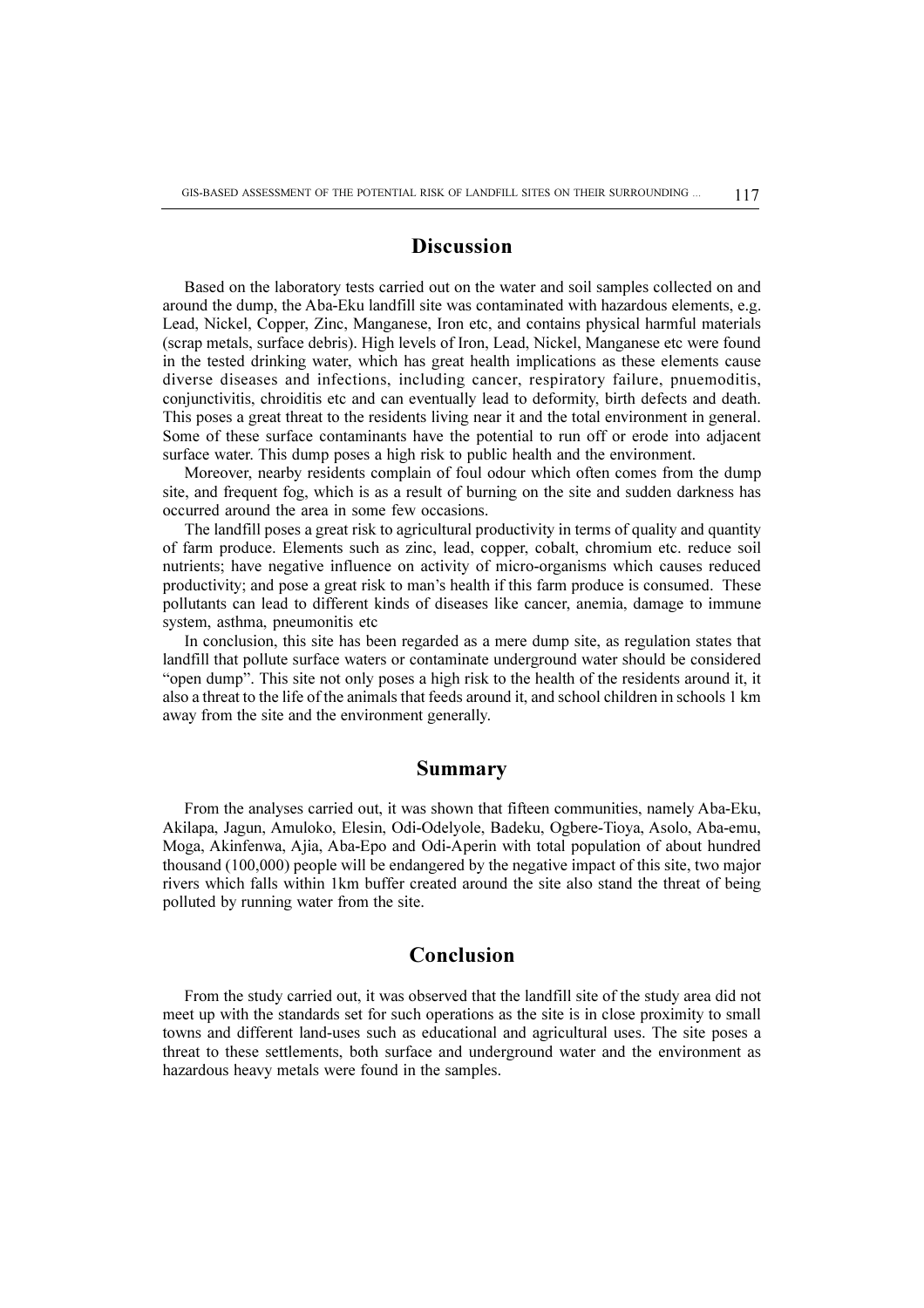Laboratory analysis of a water sample collected a kilometer away from the site also shows that surrounding waters have been polluted by heavy metals.

In essence, Aba-Eku Landfill site is considered as an "Open Dump Site" and appears to pose a high risk to the public health and the environment in general and there is a need for the body in charge of the site to respond by investigating and potentially remediating the dump.

# Recommendation

Due to financial constraint, there are some other analyses that are not performed in the course of this study and it is therefore suggested that there is a need for the body in charge of the dumpsite to perform these analyses which include:

- m Installation of soil boring for better define site hydrogeology waste contents and to check for methane gas.
- m Proper soil gas survey is needed to determine whether contaminants have migrated deeper into the ground.

 $\circ$  Comprehensive analysis and monitoring of drinking water wells near the landfill site.

Field survey shows that the type of waste management practice at this site is mere open dumping and the surface issues at this dump could be remedied by applying additional cover to the dump, removal of waste materials or debris and vegetating the site to prevent erosion.

The site should be equipped with suitable channeling devices such as ditches, beams or dikes, to divert surface water runoff from areas contiguous to the dump. Well compacted, fine grained soils should be used for the final cover to prevent surface water runoff by minimizing infillation. This should be done at the end of each working day.

Some land use in close proximity to the dump may have to be changed, thereby changing the potential risk associated with the dump. There is a great need to enlighten the general public about the heath implications of building around dump sites. There is a need to incorporate location of dumps into planning and zoning processes for proper practice of development control in order to restrict further encroachment on the dump, whether it is residential, commercial, industrial or recreational. There is also the need to summon the town planning department of Ona-Ara local government concerning the further approval of the buildings 3 km around the site.

From the survey and through the study carried out, we have to understand that government has been the major sector involved in waste management, given the magnitude of the resources required and competing demands required amongst the various economic sectors. Government can no longer be solely responsible for waste management. This situation prompted the need to look beyond public finances and to promote private sector and local community in waste management and there is a great need to enlighten the general public about the heath implication of building around dump sites.

Considering the situation and state of waste management, there is a need for all urban development actors the public sector, the private sector, community groups and households to be involved in the planning and funding of waste management in Ibadan Metropolis.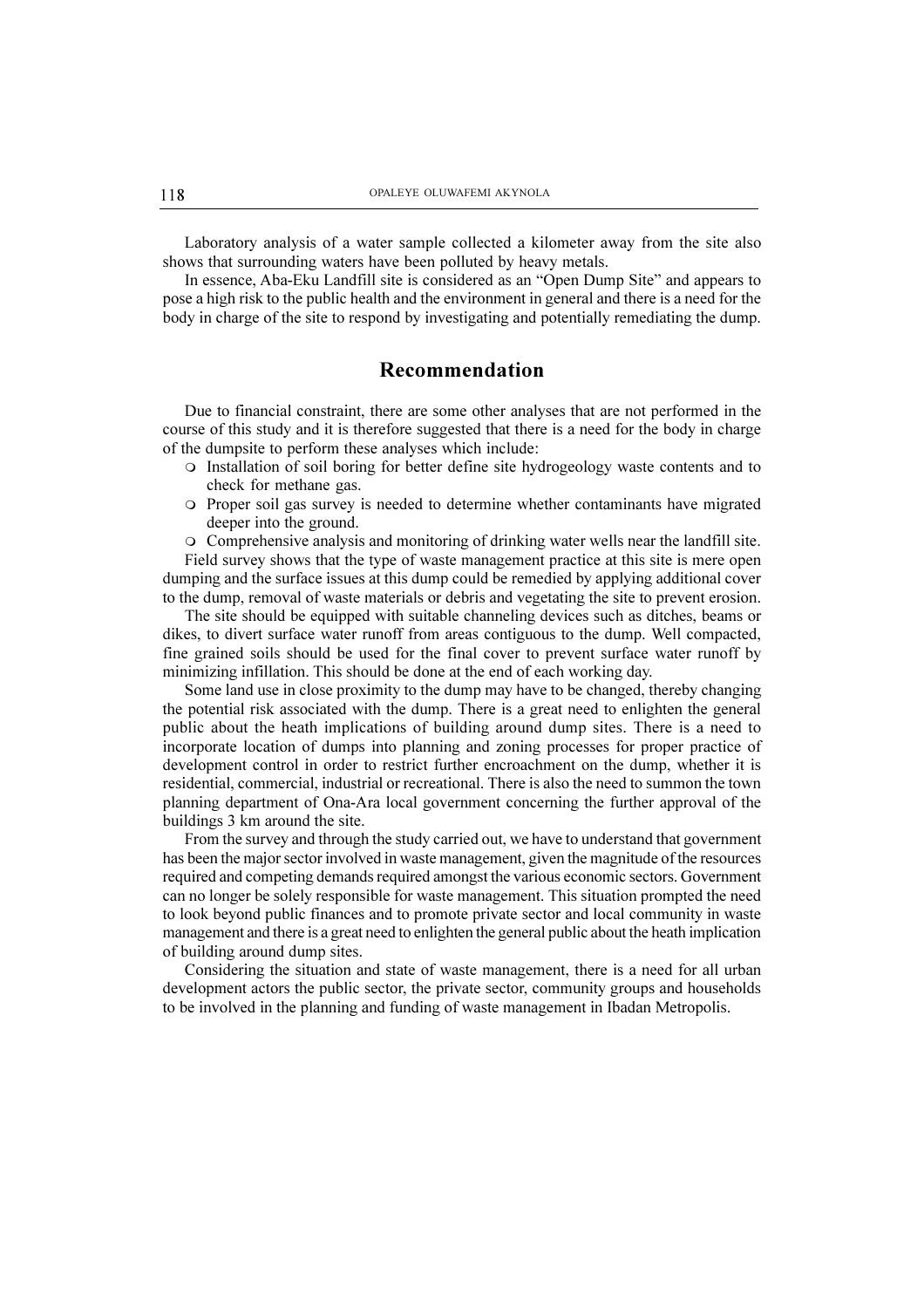#### References

Ahmad Al-Hanbali, 2005: Use of Remote Sensing and GIS techniques in the selection of Solid waste Disposal Sites in Mafraq city-Jordan.

Gary Kruger, 2001: Dump Assessment, A Report of Minnesota legislature on the Screening and assessment of old dumps.

Rolf A. de By, 2006: Principles of Geographic Information Systems: An Introductory Approach.

#### Streszczenie

Miasto Ibadan posiada cztery główne wysypiska śmieci, które stały się niemal małymi osiedlami. O ich wpływie na zdrowie czy środowisko wiadomo bardzo mało. Niniejsze badanie daje pewien obraz wpływu wysypisk śmieci na zdrowie, środowisko i gospodarkę oraz pokazuje zakres zagrożenia zarówno w odniesieniu do obszaru, jak i ludności.

W badaniu wykorzystano następujące metody – pozyskano informację o lokalizacji badanego obszaru, zgromadzono dokumentacjê, pobrano i przetestowano próbki gleby i wody, celem wykrycia w nich niebezpiecznych pierwiastków. Określono kryteria wykorzystania różnych map źródłowych i na ich podstawie opracowano bazy danych.

Aby ustalić położenie osiedli (z ich populacją), zbiorników wodnych i innych klas użytkowania terenu znajdujących się w pobliżu obszaru wysypiska śmieci oraz by sprawdzić, czy obszar ten spełnia standardowe kryteria dla wyboru miejsca wysypiska śmieci wykonano analizy funkcji sasiedztwa, nakładanie warstw oraz zapytania przestrzenne (selekcja na podstawie położenia).

Wyniki analizy pokazały, że wszystkie spośród piętnastu osiedli w obrębie Obszaru Lokalnego Samorządu Ona-Ara, których łączna liczba ludności wynosi około 100,000, będą zagrożone negatywnym wpływem wysypiska. Sześć szkół oraz kilka gospodarstw rolnych znajduje się w buforze 1 km obszaru zagrożenia. W buforze tym znajdują się również dwie rzeki, które - jak pokazały analizy laboratoryjne - są zanieczyszczane wodami spływającymi z wysypiska.

Reasumując, wysypisko Aba-Eku uznane zostało za otwarte wysypisko śmieci, ponieważ nie spełniło ustalonych kryteriów i stanowi duże zagrożenie dla zdrowia ludzi oraz okolicznego środowiska. Zaleca się organom zarządzającym wysypiskami przeprowadzenie dalszych pomiarów, służących monitorowaniu i ograniczaniu ryzyka również w innych miejscach.

> Opaleye Oluwafemi Akynola phemmyakynola@yahoo.com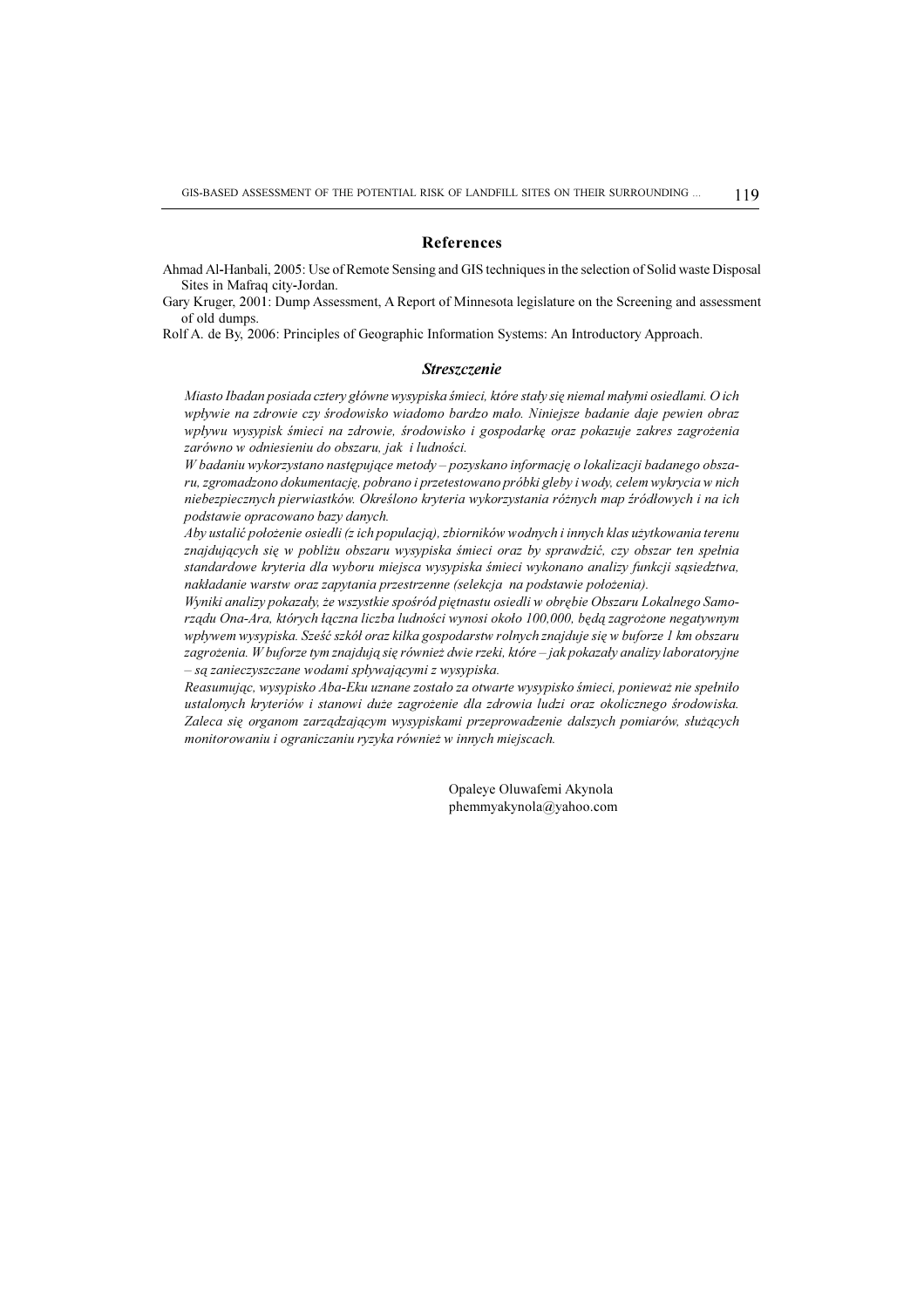

Figure 1. Map showing Aba-Eku and different landuses